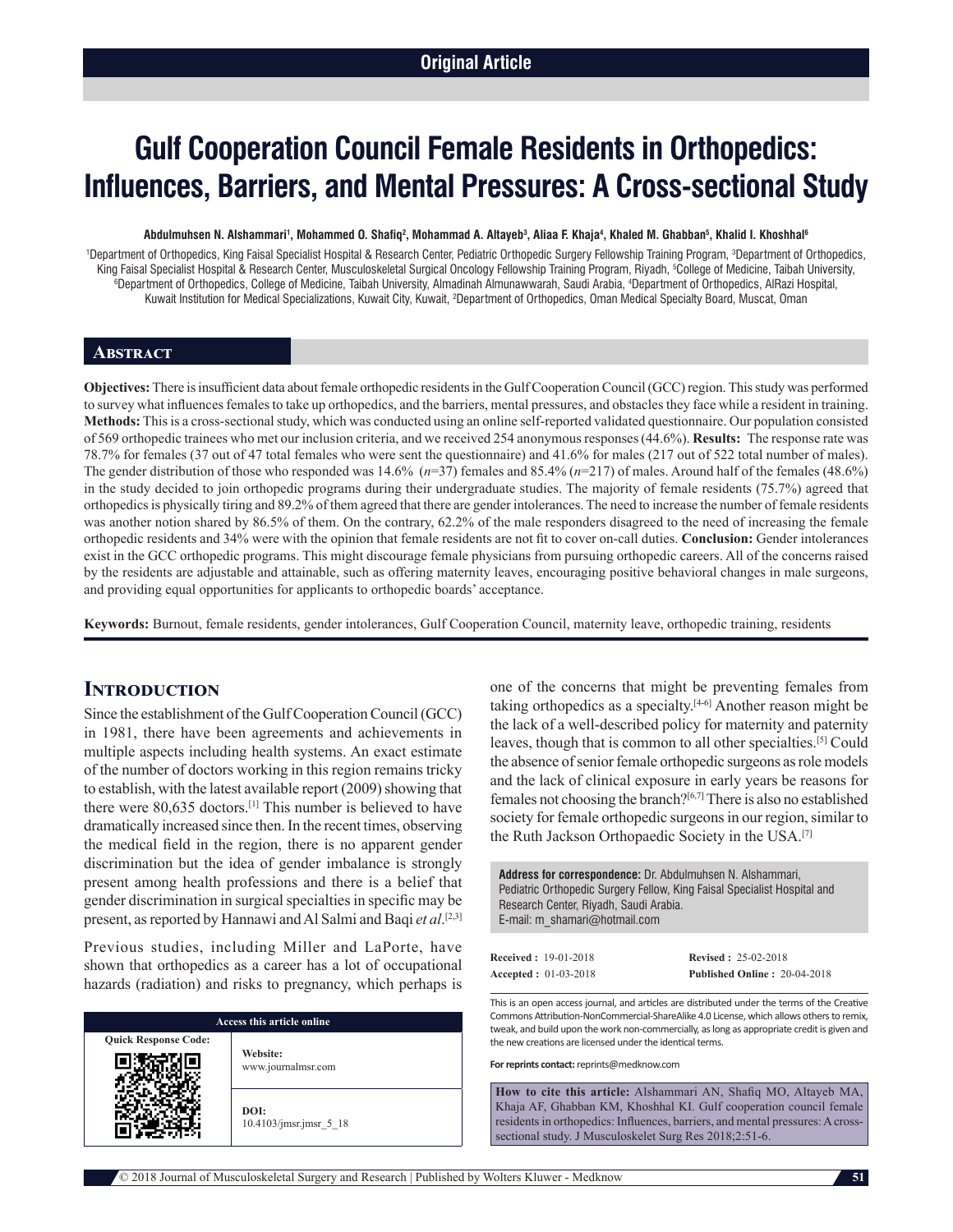Reasons are unclear for gender intolerances if they exist among orthopedic surgeons or about the barriers and mental pressures that females face in orthopedics, and there is no enough literature to support the presence of gender intolerance. Taking into consideration all the barriers, some of the female orthopedic surgeons are planning to reduce the working hours after residency or to work as part-timers in their future plan, as described by Hariri *et al*. [8] An obstacle we have faced during the preparation of this manuscript is the lack of sufficient data about female orthopedic surgeons in the region.

We believe that there is a large demand and need for orthopedic surgeons in general and for gender diversity in the region. In Middle Eastern culture, many female patients prefer to be seen by female physicians and a good number of them might refuse to be examined by a male physician if it involves exposure of intimate areas.

The primary objective of this study is to gain insight from female orthopedic residents and recent graduates of the accredited training programs in the GCC about what influenced them to join orthopedics, the nature and kind of barriers they faced, and the mental pressures experienced within the residency and thereafter. A secondary objective was to look at the male perspective and their opinion regarding the presence of gender intolerance, how they looked at the issue of barriers and mental pressures, and the need to increase the number of female residents. We believe this to be the first research article holding this interest.

## **Materials and Methods**

This is a cross‑sectional study, based on a questionnaire designed electronically and distributed individually using a web link starting October 2017. The targeted population in this survey was residents who are registered as orthopedic trainees in the accredited programs at the selected countries at the time of distribution, as well as those who had graduated and completed their training from 2013 to 2016 as the majority of females have joined the training during this period. We excluded individuals who were not registered as orthopedic residents and those who completed the training before 2013 to eliminate and reduce recall bias. We also excluded those who newly joined the training programs postgraduate year 1 due to lack of experience, which could potentially affect the reliability of the results. Our population consisted of 569 orthopedic trainees (both males and females) who met our study criteria. We received 254 anonymous responses, all of which met the inclusion criteria and were included in the study.

The survey addressed three broad categories. The first category was about general and personal information including gender, marital status and number of children if any, the country of the residency program, level of training, and year of graduation. The second category was about the reason of choosing orthopedics; individuals were asked to choose from the provided reasons for joining the specialty, with a separate box to specify other reasons that were not mentioned. The

last category was about gender intolerances and differences in the specialty divided into two sections. There was a common section, which had to be answered by both male and female residents and one section each, which was gender specific with close-ended questions (yes/no answers). Estimated time for completing the survey was 6–8 min, which consisted of 33 items. Along with two orthopedic residency program directors, three independent biostatisticians, an academic educator, a chief resident, and a psychiatrist, we reviewed the questionnaire for biases, ease of language, and clarity. A pilot study was preformed, feedback was collected, and changes were made before a final questionnaire was distributed.

The ethical approval was obtained from the Research Ethical Board Committee, Taibah University, Almadinah Almunawwarah, Saudi Arabia. Each individual consented for participation at the beginning of the survey and was informed that participation is voluntary and given the option to decline. All participants agreed to participate and none declined the survey. Our questionnaire was designed using Google Forms. The data collected were then transferred into a comma‑separated value extension file, which was used and analyzed using the Statistical Package for the Social Sciences program, version 22.0 (Armonk, New York, USA) for descriptive statistics.

## **Results**

Out of the target population (569), we received 254 anonymous responses, giving us a response rate of 44.6%. Female responders accounted for 14.6% (*n* = 37) and they represented 78.7% from the total female population who satisfied the inclusion criteria ( $n = 47$ ). Table 1 shows the biographical data including a breakdown of responders across gender, response rate, level of residency training, etc.

As for the influences, 48.6% of female participants decided to enter orthopedics during their undergraduate studies, 24.3% of them chose it during an internship rotation in orthopedics, and 16.2% of them chose it after the internship. Based on their personal interest, 78.4% chose orthopedics and 37.8% chose it because of the challenge that orthopedics provides. Female residents were less likely to choose orthopedic surgery for financial reasons, prestige, and parental pressure as percentages of these factors were quite low at 5.4%, 5.4%, and 2.7%, respectively.

A total of 78.4% of the female residents were single, only 16.2% were married (8.1% had one child and 8.1% had two children), and 5.4% were divorced [Figure 1]. In contrast, 69.6% of male residents were married and 56.2% had children.

Almost two-thirds of the female residents  $(62.2\%)$  stated that they find matching into orthopedic residency as rather difficult, as opposed to male residents.

In regard to the pressures female residents face, they were predominantly physical exhaustion and gender intolerance. About 75.7% of the female residents agreed that orthopedics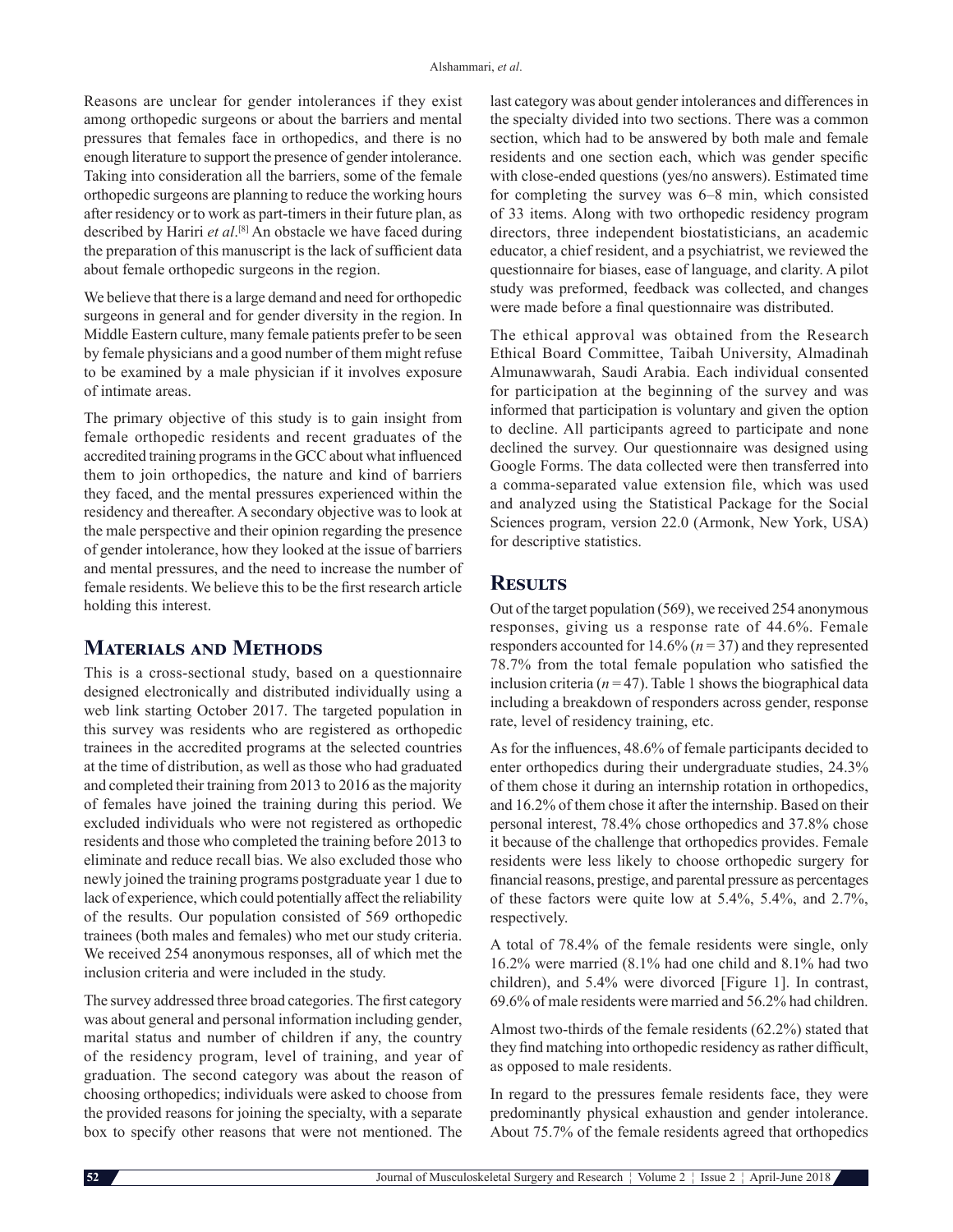| Table 1: Summary of biographical and associated data |              |  |  |  |
|------------------------------------------------------|--------------|--|--|--|
| Biographical data                                    | n(%)         |  |  |  |
| Gender                                               |              |  |  |  |
| Male                                                 | 217 (85.4)   |  |  |  |
| Female                                               | 37(14.6)     |  |  |  |
| Response rate out of total population (569)          |              |  |  |  |
| Male (total population size=522)                     | 217(41.6)    |  |  |  |
| Female (total population size=47)                    | 37(78.7)     |  |  |  |
| Qualifying board                                     |              |  |  |  |
| Saudi Commission for Health Sciences                 | $199(78.3)*$ |  |  |  |
| Oman Medical Specialty Board                         | 27(10.6)     |  |  |  |
| Kuwait Institute for Medical Specializations         | 28(10)       |  |  |  |
| Residency training year                              |              |  |  |  |
| R <sub>2</sub>                                       | 56(22.0)     |  |  |  |
| R <sub>3</sub>                                       | 31(12.2)     |  |  |  |
| R <sub>4</sub>                                       | 36(14.2)     |  |  |  |
| R <sub>5</sub>                                       | 34 (13.4)    |  |  |  |
| Board legible                                        | 29(11.4)     |  |  |  |
| Board certified                                      | 68 (26.8)    |  |  |  |
| Marital status                                       |              |  |  |  |
| Single                                               | 91 (35.8)    |  |  |  |
| Married                                              | 157(61.8)    |  |  |  |
| Divorced                                             | 6(2.4)       |  |  |  |
| *Including Bahrain                                   |              |  |  |  |



**Figure 1:** Marital status of female residents in the study

is physically tiring and, surprisingly the percentage, though it looked high, was less than their male counterpart, which was 89.4%. Two-thirds of both female and male residents felt burned out and exhausted equally (67.6% and 67.7%, respectively). The residents who shared the opinion that orthopedics had negatively impacted their lives were 33.6% males and 13.5% females.

Female residents who agreed that gender intolerances in orthopedics exist were 89.2%. Male residents (61.8%) had the opinion that female residents are not of equal caliber regarding handling physical activities and workload. The majority of male residents (65.9%) agree that female residents are fit to cover on-call duty and 62.2% state that the

number of female orthopedic residents does not need to be increased. Interestingly enough when asked if there are gender intolerances in their programs against females, about 60% of them agreed that there are.

However, in contrast to the information above, 86.5% of the female residents agreed that the number of female orthopedic residents needs to be increased, with 94.6% going on to say that this will help the community at large. Quiet a high number of females(73%) agreed that if they get maternity support, the interest rate of females applying to orthopedics would increase.

For the female-only part of the questionnaire, 67.6% of female residents answered that they do not think being an orthopedic resident is difficult with work or life balance [Table 2]. Regarding family planning, 64.9% agreed that their family planning was not disturbed by orthopedics.

If offered to retake another program or change their choice, 97.3% of the female residents did not wish to do so. Figure 2 shows that 21.6% of the female residents are undecided about their future fellowship plans but are interested in shoulder and upper limb surgery and then pediatric orthopedics at 18.9% and 16.2%, respectively. Male residents are more likely to choose sports medicine and arthroplasty (17.5% each). While 10.8% of the female residents expressed interest in sports medicine, none of the female residents were interested in the field of arthroplasty.

## **Discussion**

The survey further acknowledged that 62.0% of the female participants found acceptance into orthopedic programs difficult. Since there are not many females in orthopedics in the GCC, it is perhaps viewed by program directors as a risk, to invest in a female candidate, while some may still think of orthopedics as a male-only specialty. Some of the regularly asked questions in females' interviews include: "are you married?" "do you have children?" and "what will you do if you become pregnant?"[9] Even if the female candidate is outstanding, there is always some reservation from program directors that she might not be able to complete her residency. This notion might stem from the programs facing a few cases of female residents leaving the program for social or personal reasons, forgetting that even males at times leave their residency for social or personal reasons. However, about 86.0% of the female participants do not think it is more difficult to complete an orthopedic residency and 64.9% feel that they are pressurized to perform better than their male peers to overcome the perceived male–female difference.

About 45.9% of the female residents feel that they are looked down upon and expected to fail. Around 35.0% of them think that it is more difficult for a female to get promoted in orthopedics. About 43.2% have experienced different treatment by hospital staff in terms of unprofessional conduct, whether they are looked down upon, they get less operating time, or receive remarks that they should consider a career change.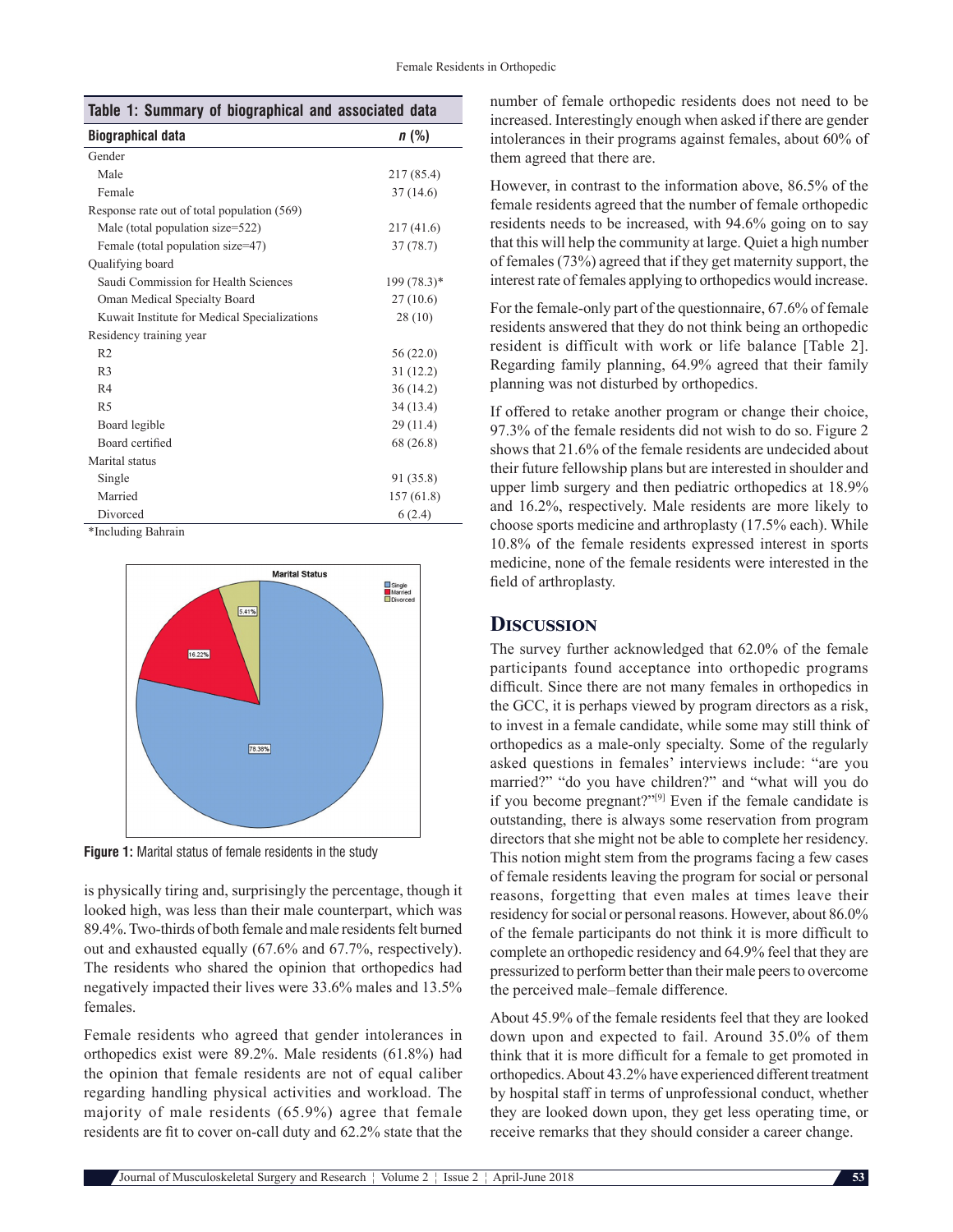| Table 2: Summary of questions answered by female orthopedic residents                                        |              |             |  |  |
|--------------------------------------------------------------------------------------------------------------|--------------|-------------|--|--|
| Specific question answered by females                                                                        | Yes, $n$ $%$ | No, $n$ (%) |  |  |
| Does the number of female orthopedic surgeons need to increase?                                              | 32(86.49)    | 5(13.51)    |  |  |
| In your opinion, is it more difficult for women to match into orthopedic residency programs?                 | 23(62.16)    | 14 (37.84)  |  |  |
| Is it more difficult for women to complete an orthopedic residency program?                                  | 5(13.51)     | 32(86.49)   |  |  |
| Is it more difficult for women to be promoted in orthopedic surgery?                                         | 13(35.14)    | 24 (64.86)  |  |  |
| In your opinion, is orthopedic training physically more challenging for women?                               | 16(43.24)    | 21 (56.76)  |  |  |
| Is orthopedic training more difficult to be balanced with work/life as a woman?                              | 12(32.43)    | 25(67.57)   |  |  |
| Does choosing orthopedic surgery affect your family planning?                                                | 13(35.14)    | 24 (64.86)  |  |  |
| Would you choose another specialty if you had to start again?                                                | 1(2.70)      | 36(97.30)   |  |  |
| Do you think there is gender bias in orthopedic surgery specialty?                                           | 33 (89.19)   | 4(10.81)    |  |  |
| Do you think increasing female orthopedic surgeons will help the community?                                  | 35 (94.59)   | 2(5.41)     |  |  |
| Are you looked down on, expected to make a mistake or fail?                                                  | 17(45.95)    | 20(54.05)   |  |  |
| Do you feel pressurized to perform better than your male colleagues?                                         | 24 (64.86)   | 13(35.14)   |  |  |
| Does hospital staff deal with you differently than the male colleagues in terms of professionalism and work? | 16(43.24)    | 21 (56.76)  |  |  |
| Do you think your male colleagues are better at dexterity and hand-eye coordination than you?                | 1(2.70)      | 36 (97.30)  |  |  |
| Do you think if female residents had maternity support, interest rate from females would be higher?          | 27(72.97)    | 10(27.03)   |  |  |
| In your opinion, do female residents scoreless in physical tasks than men?                                   | 2(5.41)      | 35 (94.59)  |  |  |
| Do you think males get better training than females?                                                         | 12(32.43)    | 25(67.57)   |  |  |
|                                                                                                              |              |             |  |  |



**Figure 2:** Female residents' interest in subspecialties

Despite the buildup of all these factors seemingly at their disadvantage, they deliver, at least just as well as their male peers.[10] When it came to thoughts on who received better training, 33.6% of the males thought females got better training, whereas 32.4% of the females thought the case to be the other way around. From this, it seems that training opportunities are equal to both males and females, as there is no quantifiable evidence that training chances differ and no official complaints have been put forward.

A large number of surgeries require intraoperative imaging; this, in turn, serves as another burden these females might face during and after they complete their training. One would think that intraoperative imaging and radiation hazard protocols ensure all the staff's safety, but realistically, there are a lot of violations occurring for the pure intention of time‑efficient practice. In our study, 73.0% of the female residents think that maternity leave would attract more females to apply to orthopedics and 64.9% of them do not think that it would affect

their family planning. In addition, a confident and reassuring 67.6% reported that they had no trouble with their work–life balance. Among the factors that were investigated as potential dissuades for females applying to orthopedics were family planning and the ability to apply for maternity leave. Currently, all the addressed institutions in this study do not allow maternity leave. This confines female orthopedic surgeons in the GCC to only two potential routes for family planning, either starting a family before residency or after completion of training.

Our questionnaire asked a question to both genders, inquiring if they thought that there are gender intolerances in orthopedics. More than half of the males (59.9%) as well as the majority (89.2%) of the female residents agreed with this statement. As 87.6% of the males attributed this to orthopedics being more challenging for females, 56.8% of the females disagreed with the latter statement. Most of the female residents(94.6%) answered that they did not think they scored less in physical activity; by contrast, 69% of the male residents disagreed, even 34% of them went on to report that they deemed female residents unfit to cover on‑call duties. When it came to questions about surgical skills, manual dexterity, and hand–eye coordination, 50% of the male residents answered that their skills were superior to their female colleagues. About 38.0% of them also answered that they do not think females can handle surgical orthopedic instruments. Again, it is believed by the authors that this is based on opinions without evidence, which is in keeping with gender intolerance. On the other hand, 97.3% of the female participants do not see a difference in their skill level compared with males. It could well be that they developed their tricks to compensate for their physical deficits if they exist. It could also be hypothesized that perhaps the actual strength needed to perform the procedure is adequate for a female resident or if there does exist a difference, then technique and biomechanics of the procedure being performed could be altered to better suit a female resident.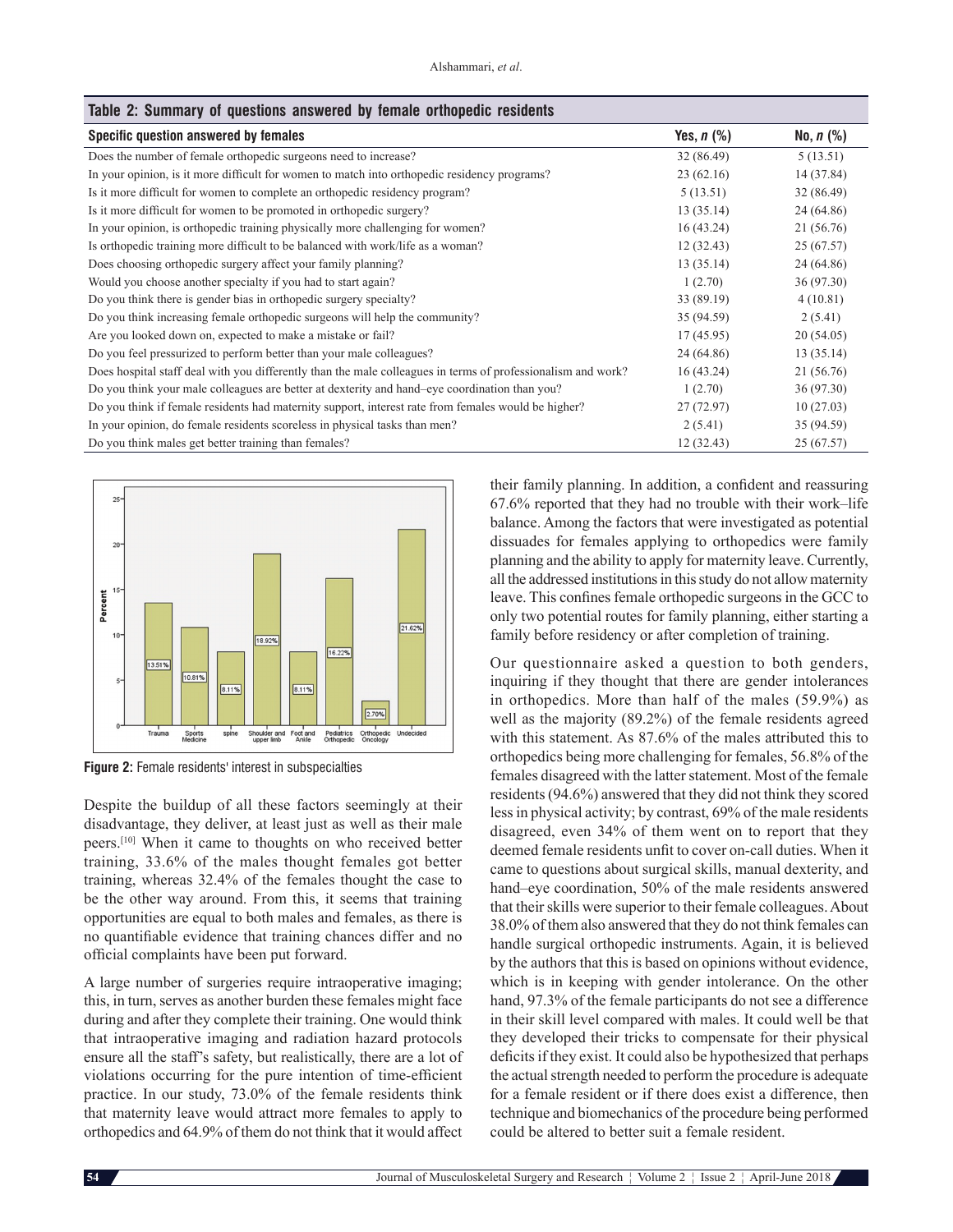For 54.4% of the male residents who reported that they do not think female orthopedic surgeons have any added value to this community and the 62.2% of them who did not think that the number of females should increase in these surgical specialties, the answer is that the GCC community still has a large proportion where the males in the society prefer their female relatives and companions to be treated by female physicians, and some of the male doctors also fall into this category.<sup>[11]</sup> They might be right in that as Wallis *et al.* noted that female patients may suffer from potentially inadequate examination if they have wounds around their intimate body parts, due to male physician sensitivity issues, ultimately disadvantaging them.[12] A potential explanation for the male residents rejecting female residents could be that they prefer a male-dominant workspace, due to the cultural limitations, or simply their inability to have normal social interactions with female colleagues as per our culture, and wish to avoid any awkward interactions. On the other hand, the vast majority (94.6%) of the female surveyors believe that the community needs more female orthopedic surgeons and 86.5% of them think that the number of female-accepted applicants should be increased.

Job satisfaction is rather difficult to measure; however, we figured the best way to gain a general reflection on this, which was to ask the participants when and how did they decide to join orthopedics and whether or not they would choose it again if they had the option to change. Our study showed that 10.8% of female participants decided for a career in orthopedics before entering university and 48.6% of them during their undergraduate studies. Another 24.3% chose this path during their internship and 16.2% of them after internship [Figure 3], whereas the percentages of male participants were 6.0%, 46.5%, 35%, and 12.5%, respectively. The contrast above highlights perhaps that a higher percentage of males (35.0% vs. 24.3%) chose the specialty based on practical experience as an intern compared to females. About 78.4% of our female participants reported that they chose orthopedics because they had a personal interest, out of which



**Figure 3:** Female residents responses based on a decision of joining orthopedic surgery

37.8% were attracted to the challenges it provides. Female residents are less likely to choose orthopedics for financial reasons (5.4%) or prestige (5.4%). To the 97.3% of female participants who would choose to pick orthopedics again, it seemed that they were satisfied with the discipline in spite of the reservations they had on the training program. Surprisingly, male participants were less satisfied as only 77.9% would pick orthopedics again if they had another chance to choose. This might be due to the fact that a lower percentage of males chose orthopedics out of personal interest (56.2%). We noticed that females are more toward early interest in orthopedics, earlier career planning, and more job satisfaction than males.

It has been shown in this study that the 21.6% of the current GCC female orthopedic residents are still undecided about their choice of future fellowship. For instance, 18.9% are interested in shoulder and upper limb surgery, 16.2% reported interest in pediatric orthopedics, 10.8% expressed interest in sports medicine, and none of the female residents were interested in the field of arthroplasty [Figure 2]. By observation, these are subspecialties, which deal with less radiological exposure and have a more predictable schedule than trauma surgery for example. However, it can also be said that these advantages are attractive to some of the male trainees as well.

#### **Limitations**

The response rate (78.7%) of female orthopedic residents in the Gulf region is one of the major strengths of this study, despite our relatively small sample size.

With this type of study, it was difficult to ascertain if the participants were truthful, as the data collection was in the form of a questionnaire and we did not have discussion groups with them directly. The study design limited us to more subjective and qualitative responses from our addressed population. The overall (males and females) response rate of 44.6% was achieved despite amplified efforts to distribute the questionnaire. This might be attributed to a lower interest in research by the orthopedics culture in our given area. This study is the first of its kind in the region, so we had no benchmark to use. Hence, this study might have been governed by a rather subjective approach susceptible to observer and analytical biases. We can only wish that this study provides an initial platform to influence more powerful reviews, improving our shortcomings.

#### **Recommendations**

We would suggest the need to investigate psychological implications directing people and doctors away from medicine as a whole and orthopedics specifically. The workforce in this area is in a great need for reinforcement, which should be encouraged by the postgraduate training systems in the GCC. Sociological studies in the area should be conducted to highlight the community needs to ensure avoiding misconduct and optimize health-care services.

It would also be beneficial to understand what guides orthopedic surgeons to choose specific subspecialties. This will